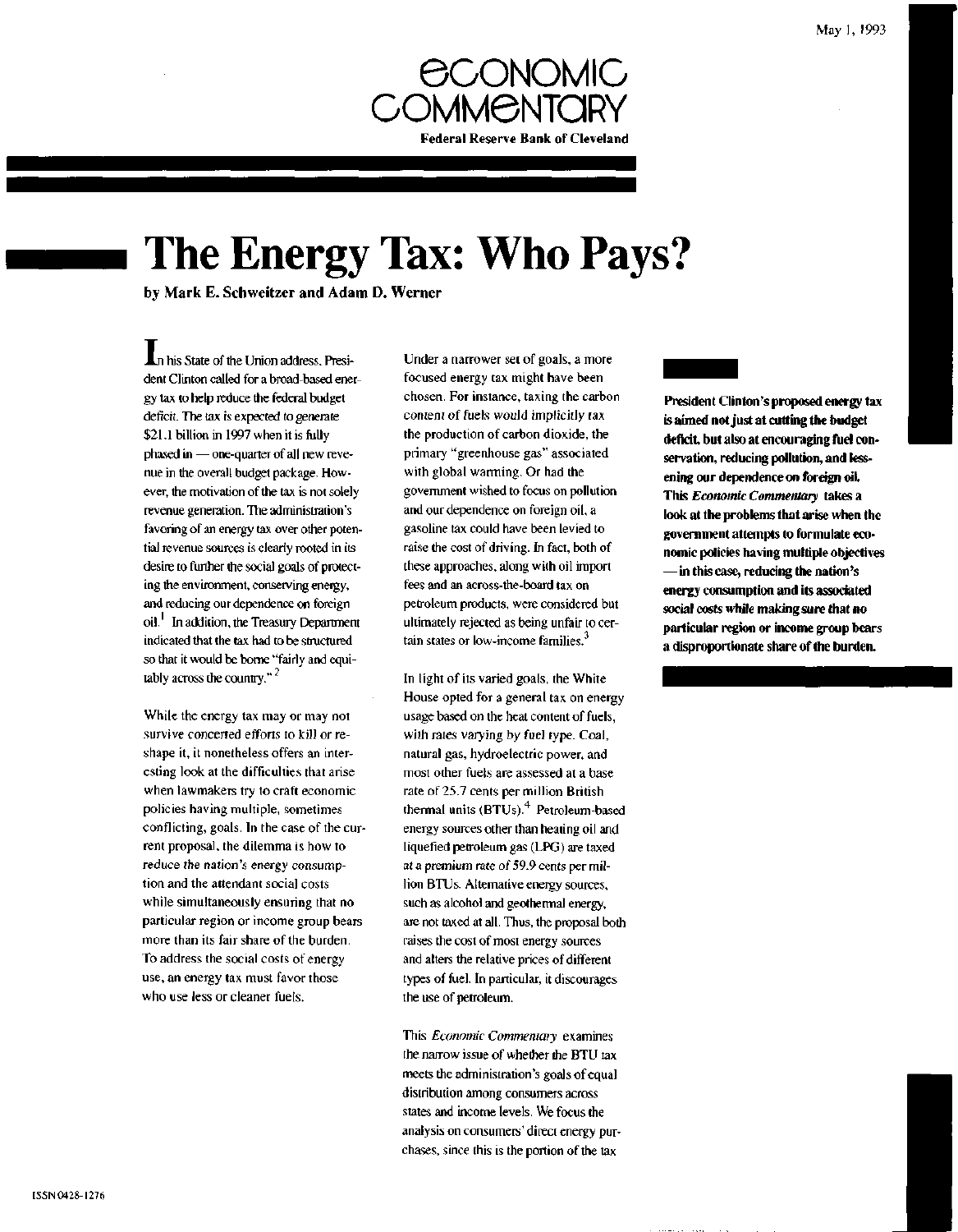

NOTE: U.S. mean = \$49.20. SOURCE: Authors' calculations based on the Department of Energy's 1990 State Energy Data System files.

most likely to vary among regions and to place a disproportionate burden on low-income families.<sup>5</sup> Climatic differences, existing investments by consumers and utilities in fuel-consuming technologies, regional housing patterns, and availability of public transportation are the major reasons why consumers' share of the tax could vary substantially by region and income level. We do not analyze the business portion of the expected revenue by state because much of this burden will be shifted to consumers nationwide and will be borne roughly in proportion to their income level.

While we make no attempt to justify the imposition of an energy tax, our comparisons indicate that the current proposal does indeed generate revenue evenly across states and does not burden low- or middle-income families more than would alternative consumption taxes (particularly if the administration's proposed increases in aid to low-income households are included). However, readers should consider other factors when judging the proposal's overall merit.

#### $\blacksquare$  Incidence across States<sup>7</sup>

Despite the administration's recent revisions to the BTU tax proposal, which were intended to distribute the burden more equitably across states, many opponents argue that it still has an unequal incidence. $8$  One need only contrast the Department of Energy's total fuel usage figures for the West South Central region with those for New England to find the oft-quoted differences in expected per capita revenue collections. Based on total energy consumption data for 1990, residents of the West South Central states would have paid nearly twice as much per capita as New Englanders, \$154 versus \$84. However, most of this gap is traceable to the regions' differing industrial compositions. The West South Central area is a large producer of oil and has attracted oil-intensive industries that serve consumers throughout the nation. Energy consumption in Texas alone

would generate revenue equal to \$150 per resident, but 63 percent of this amount would be picked up by the state's business community.

Differences in industrial energy consumption patterns across states do not translate directly into differences in consumer tax burdens, however. Because a substantial number of goods are marketed nationally, companies can pass along their additional costs to customers throughout the country. The primary sources of consumer tax differentials based on location are the assessments on residential power and gasoline.<sup>9</sup> Thus, we focus on these two components of the household budget to determine whether residents of certain states would bear a disproportionate share of the new tax.

Based on aggregate state data, the BTU tax would cost the average consumer \$49 on direct purchases of energy, with 36 states falling into the narrow range of \$46 to \$55 (see figure 1). While the largest per capita revenue would be collected in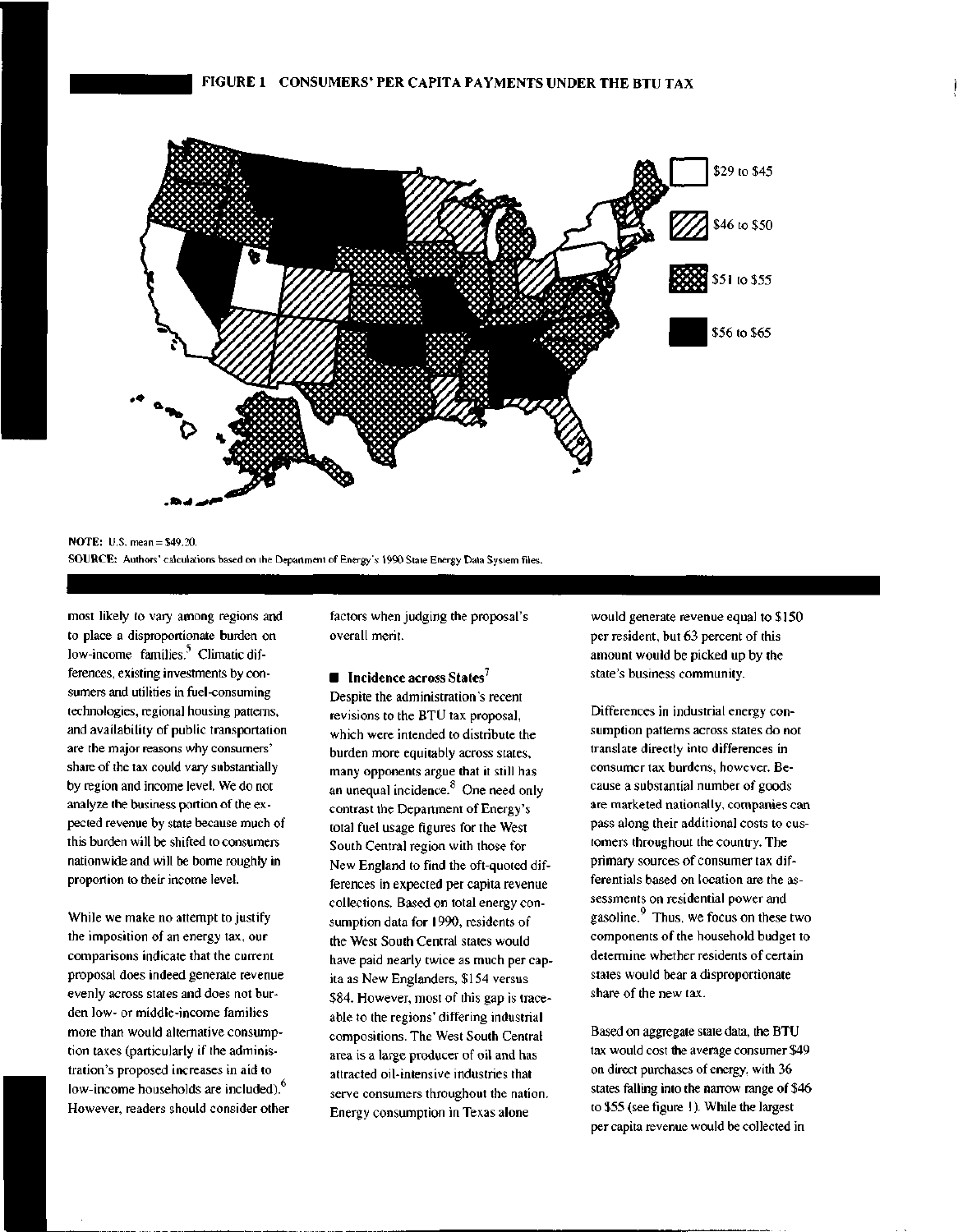#### **TABLE 1 PER CAPITA PAYMENTS UNDER THREE ALTERNATIVE TAX PLANS (Dollars per year)**

| Region                    | <b>RTU</b><br>Tax | Carbon<br>Tax | Gasoline<br>Tax |
|---------------------------|-------------------|---------------|-----------------|
| New England               | 46.99             | 54.43         | 45.29           |
| Mid-Atlantic              | 41.92             | 46.82         | 40.01           |
| <b>East North Central</b> | 50.92             | 55.07         | 48.67           |
| West North Central        | 53.89             | 55.07         | 53.15           |
| South Atlantic            | 51.80             | 46.25         | 52.56           |
| <b>East South Central</b> | 54.50             | 48.52         | 54.45           |
| West South Central        | 53.97             | 48.63         | 54.42           |
| Mountain                  | 49.92             | 49.56         | 51.68           |
| Pacific                   | 44.55             | 44.64         | 47.97           |
| Variance                  | 19.88             | 16.01         | 23.28           |

SOURCE: Authors' calculations based on the Department of Energy's 1990 State Energy Data System files.

Alaska (\$261 with business assessments factored in), its citizens would each pay only \$6 more than the national average. The majority of Americans would bear a comparable burden.

Most of the states expected to fall below the \$46 mark have gasoline consumption rates well below the national average. These include New York, Rhode Island, Pennsylvania, and Massachusetts. California, Hawaii, and Utah benefit from unusually low residential power consumption, a result of their relatively mild climates. States with tax rates above \$55 typically combine high gasoline consumption with above-average residential power usage. For example, Wyoming, the only state with per capita taxes exceeding \$60, had the highest gasolinebased tax (\$46) and the eighth-highest residential energy tax (\$19).

Generally, states with low population densities would have higher per capita tax burdens, with the major exception being those southwestern states blessed with mild climates. Using the Department of Energy's survey data and controlling for the number of drivers in a household, we found that suburbanites would, on average, pay 18 percent more than city dwellers with regard to the BTU tax on gasoline. Facing an even greater burden are rural residents, who would pay 22 percent more than their urban counterparts.

Regional variations would have been different had the administration opted for either a gasoline or a carbon tax (see table 1).<sup>10</sup> A gasoline tax would generally boost the payments faced by rural and suburban residents while lowering the incidence on urban dwellers, who have greater access to public transportation. It would also result in a slight increase in the variance among regional average tax collections while shifting the burden west and south. A carbon tax, typically proposed at a rate of \$30 per ton of carbon, would have a lower variance for consumers than the BTU tax. New Englanders and residents of the West and East North Central areas would be hit the hardest by this approach.

Part of the administration's concern for regional equity is linked to maintaining the BTU tax's political viability. To appease New England legislators, most of whose constituents heat their homes with oil, the rate on this fuel (as well as on LPG) was lowered from the petroleum rate to the base rate. This subtle shift moved New England from the most highly taxed region (\$58 per person) to the third least highly taxed (\$47 per person), but in so doing eliminated one of the proposal's main goals: motivating easterners to switch from home heating oil to a cleaner fuel like natural gas or electricity.

**• Incidence across Income Levels** Energy taxes, like most other consumption taxes, are generally thought to be regressive. That is, lower-income families pay a higher percentage of their earnings in taxes than do higher-income families. The reason for this is that as earnings rise, the percentage of current income spent directly on energy (and thus the average tax burden) falls. $^{11}$ Regressivity is typically evaluated at the family level, so in this section we report revenues from direct energy purchases as a percentage of family income rather than on a per capita basis.

Not surprisingly, the nation's poorest families would bear the brunt of the BTU tax — or a gasoline or carbon tax (see figure 2). For households making less than \$5,000 per year, the BTU tax would represent 1.8 percent of their income. This figure falls to 0.14 percent for families earning more than \$75,000 annually. The carbon and gasoline taxes would show a similar pattern, with the differences among the three alternatives declining as incomes rise.

The upshot of these comparisons is that, based on equity, there appears to be little justification for favoring one energy tax over another. One must then ask whether energy taxes are too regressive *in general.* That is, do they place too high a burden on those Americans who can least afford to pay?

The direct portion of the BTU tax is not substantially more regressive than other consumption-based taxes. The relative regressivity of the proposed tax can be judged by comparing it to a broad-based consumption tax like the value-added tax (VAT).<sup>12</sup> The VAT has often been proposed as a new source of federal revenue and was recently suggested as a way to help underwrite a universal health care plan.

Figure 3 compares the percentage of family income that would be devoted to taxes under the current proposal versus under the VAT. As the chart makes clear, the taxes are quite similar in their incidence, indicating that the broadbased energy tax is not unusually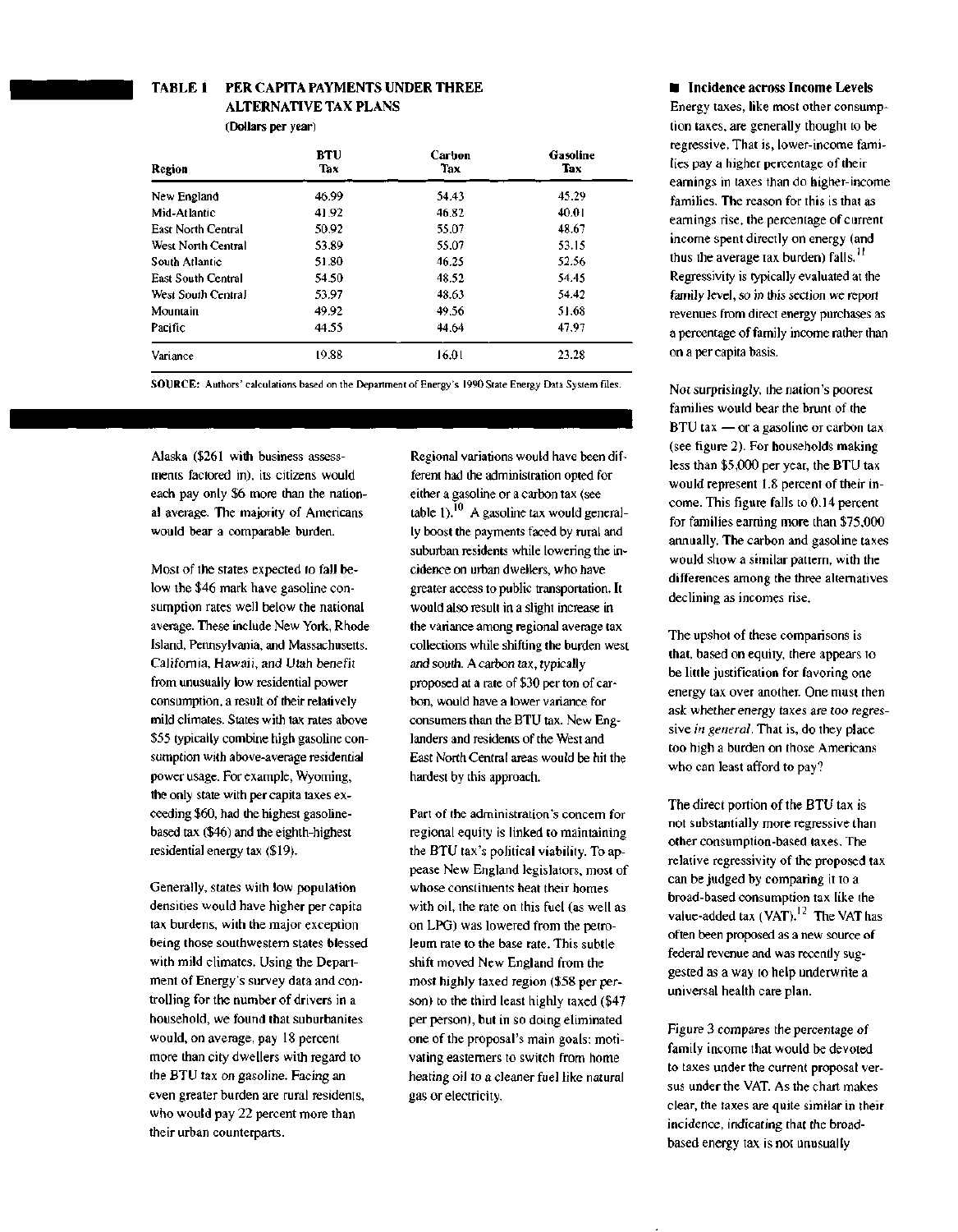#### **FIGURE 2 INCOME INCIDENCE OF ALTERNATIVE TAXES**

Percent of family income



**SOURCE:** Authors' calculations based on the Department of Energy's 1990 Residential Energy Consumption and Residential Transportation Energy Consumption Surveys.

### FIGURE 3 BTU TAX VERSUS THE VALUE-ADDED TAX

Percent of family income



**NOTE:** These estimates are based on the Treasury Department's six broader income categories (0-10, 10-15, 15-20, 20-30, 30-50, and >50).

SOURCES: Authors' calculations based on the Department of Energy's 1990 Residential Energy Consumption and Residential Transportation Energy Consumption Surveys; and U.S. Treasury Department, *Tax Reform for Fairness. Simplicity, and Economic Growth,* vol. 3, November 1984.

regressive, as some critics claim. The largest gap in the incidences is 0.17 percent, found in the Treasury Department's \$0 to \$10,000 income category, and the differences decline as earnings rise. The indirect portion of consumers' BTU tax burden would likely mirror the incidence of the VAT, since energy is an

important factor in the production of most consumer goods.

Because the BTU tax exacts the harshest toll on the lowest income group, it is possible to correct much of its regressivity without severely cutting into revenue. The administration has proposed accompanying the energy tax with a \$1 billion

increase in the Low Income Home Energy Assistance Program (LIHEAP), which channels money to states to help poor Americans with their heating and cooling expenses, weatherization, and energyrelated emergencies. This 66 percent funding jump could fully offset the increase in residential energy costs facing low-income families. Our estimates of the total tax receipts for residential power usage from households that earned less than \$10,000 in 1987 is only \$505 million — half the proposed increase in the LIHEAP. Unfortunately, exact estimates of the added benefits that would accrue to the poor are not easily determined, since states are allowed to structure their own energy assistance programs.

Even assuming that the entire homeutility portion of the tax burden is offset by increases in the LIHEAP for families currently receiving aid, the regressivity of the energy tax is only partially offset. The reasons for this are twofold: uneven distribution of family assistance and the fact that 60 percent of low-income consumers' energy tax burden would be devoted to taxes on gasoline. Thus, the White House has also proposed an additional \$3 billion for the food stamp program. Families that receive most of their income from indexed transfer payments, such as Social Security, would generally bear little of the burden, since mandated cost-of-living increases would cover most of the energy price rise.<sup>13</sup>

#### **• Conclusion**

To encourage conservation, cleaner fuels, and energy independence — all admirable goals — an energy tax must focus on individuals who are relatively intensive users of energy, particularly heavily polluting or imported fuels. This raises the distinct possibility that such a tax will have a disproportionate impact on specific regions or on low-income families. The Clinton administration appears to have carefully formulated the BTU tax to be equitable in terms of the average consumer's tax burden across states, and with the planned increase in transfer payments, much of the apparent regressivity of the tax will be eliminated.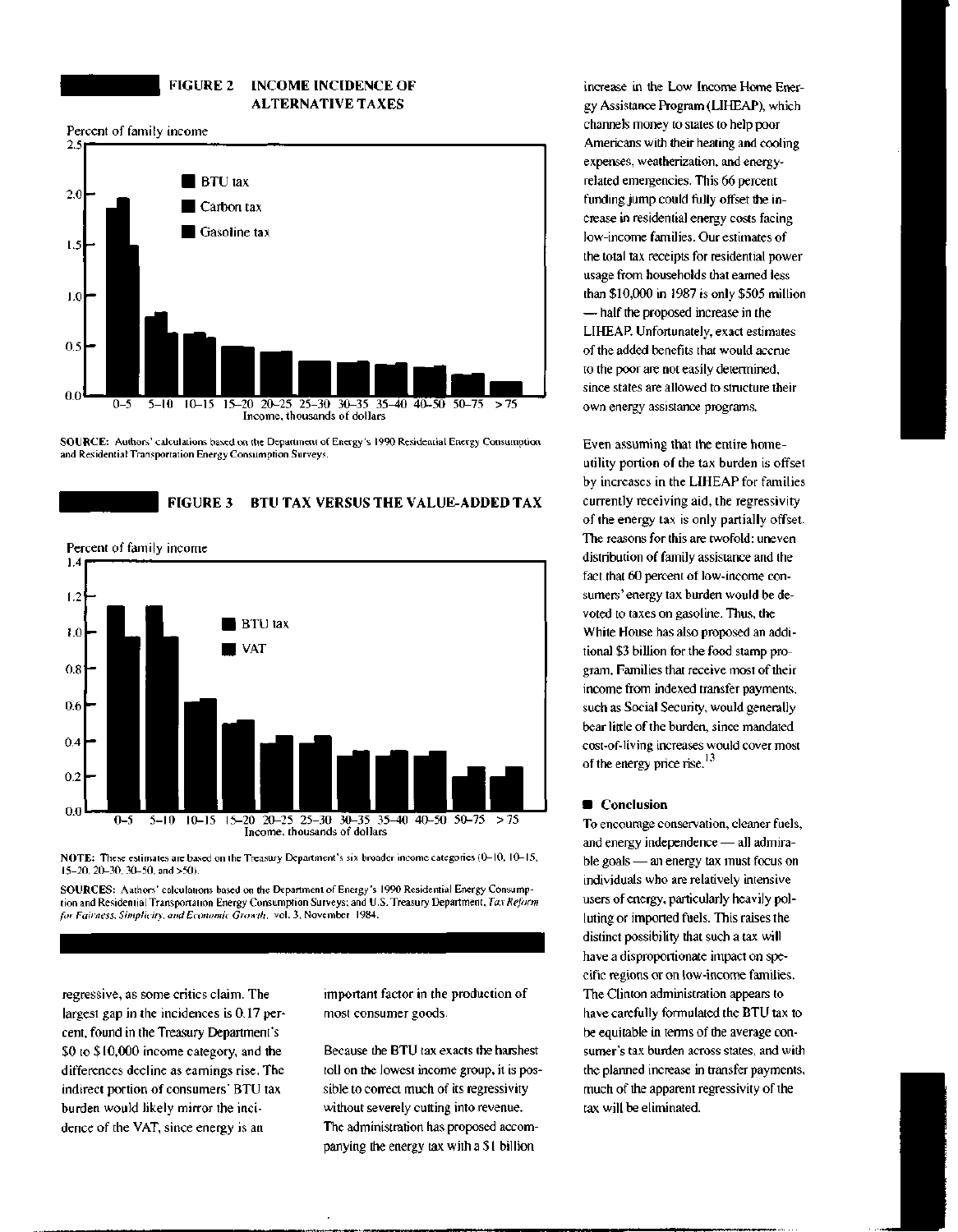Nonetheless, some families and regions will still pay larger shares. For instance, the average tax burden will be higher in America's rural and suburban communities, where access to public transportation is limited. Inequities in the tax will also encourage behavioral changes the administration favors, such as consumers opting for more fuel-efficient cars.

In sum, the BTU tax represents a delicate balance between social goals and tax equity. Adjustments aimed at strengthening its fairness — or its political viability — are likely to lessen its ability to encourage positive shifts in behavior and can only complicate what is already a relatively evenly spread tax.

#### **• Footnotes**

1. See "Summary of Administration's Revenue Proposals," released by the Treasury Department on February 25, 1993, as published in the *Daily Report for Executives,* Washington, D.C.: Bureau of National Affairs, Report No. 37, February 26, 1993.

2. See "Treasury Department Description of Proposal for Modified British Thermal Unit Tax," released by the Treasury Department on April 1, 1993, as published in the *Daily Report for Executives, Washington, D.C.: Bureau of National Affairs, Report No. 62, April 2,1993.*

3. Treasury Secretary Bentson describes the process by which the BTU tax was chosen in "Clinton Plan's Aim to Balance Pain Regionally Misses Bull's Eye by What May Be a Crucial Inch," *The Wall Street Journal,* February 25, 1993.

4. For purposes of comparison, 1 million BTUs represents about eight gallons of gasoline, or 1.1 days of U.S. per capita energy usage in 1990.

5. Relatively homogeneous consumption patterns across the United States tend to limit variations in the indirect portion of the tax.

6. Our analysis is based on the proposal released by the Treasury Department on April 1, 1993.

7. Tax incidence is defined according to who makes the final payment. For example, business taxes are bome jointly by investors in the form of reduced market value of their investment, by employees in the form of lower wages, and by customers in the form of higher prices.

8. The primary revision affecting consumers is the exclusion of fuel oil and LPG from the higher petroleum tax. Additional revisions have already been proposed by the House Ways and Means Committee, and more changes are likely as the bill wends its way through the legislative process.

9. The energy consumption figures used in our analysis are from the Department of Energy's 1990 State Energy Data System files.

10. The carbon tax would raise more than twice the revenue of the BTU tax (\$ 189 billion versus \$71 billion over five years). All figures reported in this article have been adjusted so that the tax alternatives generate equal revenues from consumers.

11. Based on 1990 consumption data, families making less than \$3,000 per year spend nearly half their reported income on energy, while those making more than \$75,000 pay less than 2 percent. (These figures do not include government subsidies to low-income families.)

12. A VAT is a general tax on consumption collected at all stages of production. Businesses pay the tax on their revenues minus their purchases of capital and intermediate goods. Ultimately, consumers pay most of the tax through higher prices for goods and services. State sales taxes are similar in their incidence, but do not adjust for capital and intermediate goods used in production.

13. Energy expenses represent 7 percent of the Consumer Price Index. Other prices could also be expected to rise as industries pass on their added costs to customers.



*Mark E. Schweitzer is an economist and Adam D. Werner is a research assistant at the Federal Reserve Bank of Cleveland. The authors are grateful to Randall Eberts and E.J. Stevens for helpful comments and suggestions.*

*The views stated herein are those of the authors and not necessarily those of the Federal Reserve Bank of Cleveland or of the Board of Governors of the Federal Reserve System.*